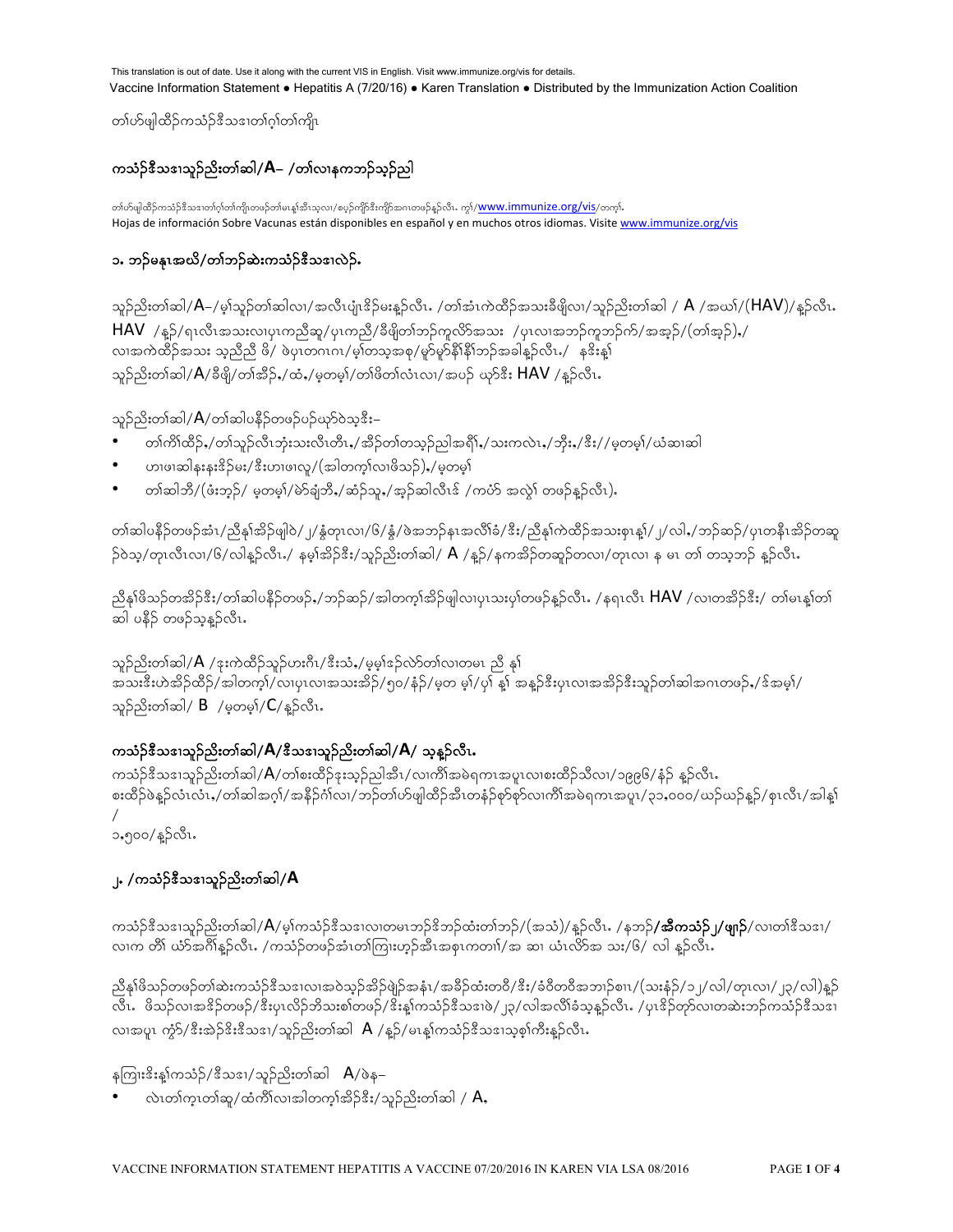- မ္နုလွဲခဲ့ျပားအဇ္နက္နွားလွဲခဲ့ျအပၤ  $\bullet$
- စူးကါကသံဉ်ကသီလၢတဖိုးသဲစး
- အိဉ်ဒီးသူဉ်တၢ်ဆါထ၊/ဒ်အမ္) /သူဉ်ညိးတၢ်ဆါ  $\mathsf B$ ,/မ္မတမ္) /သူဉ်ညိးတၢ်ဆါ/  $\mathsf C,$  $\bullet$
- တာ်ယါဘူါတ္နာအီးဒီး/ကသံဉ်လ၊အမၤကိဉ်လိဉ်ထိဉ်သံ့ဉ်/(clotting-factor concentrates),
- မၤတၢ်ဒီး/ဆဉ်ဖိကိၢိဖိလၢအဘဉ်ကူဘဉ်က်ဒီးသူဉ်ညိးတၢ်ဆါ  $A$ / မှတမ့ၢ်/လ၊ တၢ် ယု သွဉ်ညါ/သူဉ်ညိးတၢ်ဆါ  $A$ /တၢိမၤက္ဂၢ်ဒၢး,/မ္မတမ္န၊
- တၢ်ဆိမိဉ်တယာ်အီၤလၢကအိဉ်ဒီး/နိုၢ်တဂၤတၢ်ရှလိာ်မှာ်လိာ်သးဒီးပုၤလၢတၢ်လှ၊်ဖိန္၊်အီၤလၢ/ထံကိၢ်အဂၤလၢအါတက္၊်အိဉ်ဒီး/ သူဉ်ညိးတ<sup>ှ</sup>ဆါ **A**

သံကွါနကသံဉ်သရဉ်/ဖဲနမ့ါအဲဉ်ဒိးအါထိဉ်တၢ်ဂ္ဂါတၢ်ကျိၤဘဉ်ဃး/တၢ်ကရှု၊်တဖဉ်အံၤတမံၤမံၤတက္ဂါ.

လ၊တၢိဒိးန္၊်သူဉ်ညိးတၢ်ဆါ/ $A$  /ကသံဉ်ဒီသဒၢ /တဘျိယီဒီး ကသံဉ်ဒီသဒၢ အဂၤ တဖဉ်အဖိခိဉ်/တၢ်တသူဉ်ညါလ၊အိဉ်ဒီး/ တၢဴဘဉ်ယိဉ်ဘဉ်ဘီတဖဉ် ဘဉ်.

## ၃./ ပုၤတနီၤတကြၢးၓိးန္၊်ကသံဉ်ဒီသဒၢအံၤဘဉ်

တဲဘဉ်ပုၤလၢအဟ့ဉ်နၤကသံဉ်ဒီသဒၢ–

ဖဲနမ္န္ကုံအိဉ်ဒီး/ကသံဉ်အတၢိနိဘဉ်တဖဉ်လၢအဖိဉ်အမှာ်,/လၢအကဲထိဉ်/တၢဴလီၤပျံၤလီၤဖုးလ၊/သးသမှုအင်္ဂါတက္န၊်

နမ့္ပ်က္ပါဆၤာ်မဲာ်တ္ပါတါဒိဘဉ်လ၊/အမၤပျံၤမၤဖုးသးသမူဖဲတါဒိးန္၊်ဘဉ်သူဉ်ညိးတၤ်ဆါ  $\,A\,$ /ကသံဉ်ဒိသဒၢတဘျိ/အလိၢ်ခံႇ/မ့တမ့္ပ်/ ဒိးန္၊် ဘဉ် တၢ်တ ဘဉ် လိ $5$ းီး  $\,$ /သွံဉ်လၢ အဒိဉ်အမှာ်လ၊/ကသံဉ်အံၤတမံၤ မံၤန္ဉာ် / ပုၤ က ဒုး သူဉ်ညါနၤ /လ၊ နတဘဉ်ဆဲးကသံဉ်ဒီသဒၢဘဉ်ႉ /သံကွၢ်/နကသံဉ် သရဉ်ဖဲနမ့<sup>6</sup>အဲဉ်ဒိးတၢ်ဂ့ါတ၊်ကျိၤဘဉ်ယး/တ၊်လ၊အပဉ်ယှာ်လ၊/ကသံဉ်ဒီသဒၢအပူ၊ နုဉ်တက္၊်.

#### နမ္န္ကုံအိ့ဉ်တဆူဉ်.

.<br>နမ္1အိဉ်ဒီး/တၢ်ဆါတဆံးတက္1,/ဒ်အမ္1/တၢဴခုဉ်ဘဉ်န္ဉာ,/နဒိးန္1/ကသံဉ်ဒီသဒၢတနံၤအံၤသ္နန္ဥလီၤႉ နမ္1်ဆူးဆါဖဲအဘဉ်ဒး/မ္မတမ္1/ နိ5်နိ5် မှာ်မှာ်နူ5်,/နကြားအိဉ်ခိုးတုၤလၢန ဘျါ ကူးတစုနူဉ်လီၤ. /နကသံဉ်သရဉ်ဟုဉ်ကူဉ်ဟုဉ်ဖႏနၤသ့နူဉ်လီၤ.

#### ၄. /ကသံဉ်ဒီသဒၢတၢ်ဒိဘဉ်တၢ်ဘဉ်ယိဉ်ဘဉ်ဘီတဖဉ်

ကသံဉ်တမံၤလၢ်လၢ်ႇ/လၢအပဉ်ယုာ်ဒီးကသံဉ်ဒီသဒၢတဖဉ်ႇ/အိဉ်ဒီးတၢ်ခွဲးတ၊်ယာ်လၢ/ကဟ္ဥ်ထိဉ်/ကသံဉ်အတၢ်ဒိဘဉ် တၢ်န္ဥ်ာလိၤႉ တၢဴသူဉ်တဖဉ် အံၤ ညီနှ\/မ့္ပ်တၢ်တဆံးတက္}/ဒီးဟါမ္ပါလၢအကစ္ပါဒ-်ာပွဲ-/ဘဉ်ဆဉ်/တၢိဒိဘဉ်လ၊/အဒိဉ်တဖဉ်/ကဲထိဉ်အသးသူနူဉ်လီၤ

အါတက္န္ကုပ္စ္အျပား အုန္းစားသုတ္ႀကီးအခါ အျပားအခ်က္အိုး/တ္ပါတီတ္ပါခဲ့တဖ္ခြဲ အံုး ဘုန္ပ

တင်္ဂကိတ္က်ခဲလ္ကုအဆုံးလု၊/တိုထဲ့ထိဉ်အခံဒီး/သူဉ်ညိးတ္က်ဆါ  $A$  /ကသံဉ် ဒီသဒၤတဖဉ်/ပဉ်ယှာ်ဒီး–

- တၢ်လိၢ်ဖဲပုၤဆဲးကသံဉ်န္ဉာ်/ဆါနးမး/မ့တမ့ၢ်ံ/ဂ်ီၤထိဉ်
- တၢ်ကိၢ်ထိဉ်တစဲး
- နိ5်ဆါ
- တၢ်ဘုံးသး

.<br>ဖဲတၢ်ကိတၢ်ခဲတဖဉ်အံၤ/အိဉ်ဖျါထိဉ်နူဉ်ႇ/အ၀ဲသူဉ်စးထိဉ်/ဖဲတၢ်ဆဲးကသံဉ်/အလိၢ်ခံ/တစိၢ်ဖိ/ဒီးယံာ်၀ဲ/၂/သိန္ဉာ်လီၤ

နကသံဉ်သရဉ်တဲနၤအါထိဉ်ဘဉ်ဃး/တၢ်ိဒိဘဉ်တဖဉ်အံၤန္ဉာလီၤႉ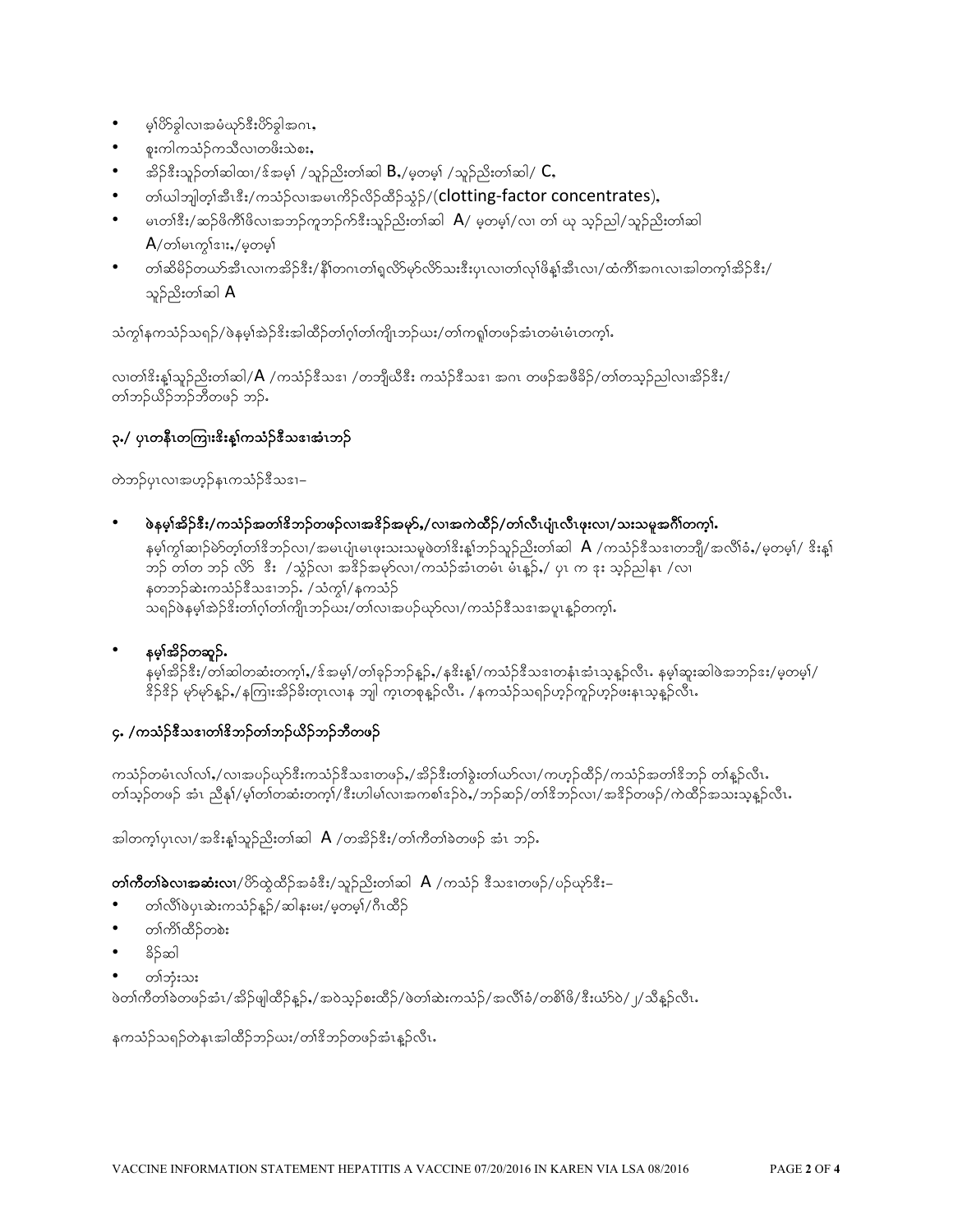#### တၢဴကီတၢ်ခဲအဂၤတဖဉ်လၢအကဲထိဉ်အသးသ္/ဖဲတၢ်ဆဲးကသံဉ်ဒီသဒၢအံၤဝံၤအလိၢ်ခံ–

- တဘျိတခ်ိဉ်/ပုၤမဲာ်ခံးသူ/ဖဲတၤ်မၤက္ဂၤ်တၤ်အိဉ်ဆူဉ်အိဉ်ချု/ဝံၤအလိၢ်ခံႇ/ပဉ်ယှာ်ဒီးတၤ်ဆဲးကသံဉ်ဒီသဒၢနူဉ်လီၤ /တၢ်ဆ္ဉ်နိၤ/မူတမူၢ်/ မံလီၤ/၁၅/ မံးနံးယဉ်ယဉ်/ဒီသဒၢတၢိမဲာ်ခံးသူ,/ဒီးတၢ်ဘဉ်ဒိဘဉ်ထံးလၢတၢ်လီၤယံၤသ္ဝဲန္ဥ်လီၤႉ /တဲဘဉ်နကသံဉ်သရဉ်/ဖဲနမ္၊်တူ၊်ဘဉ် လၢခိဉ်မူၤႇ/မှတ မ့)်/ တၢ်ထံဉ်ဆီတလဲ/မှတမ့)်/တၢ်သိဉ်လၢနန۱်ပူၤအခါတက္i်.
- ပုၤတနီၤမၤန္)်/ဖံဘဉ်ခိဉ်ဆါ/လၢအဆါနး<sup>စ္ဖ</sup>ဉ်မႈ/ဒီးယံာ်ထိဉ်ဒိဉ်န့)်/တၢ်ဆူးဆါလၢအမၤညီနှၤ်အသးလၢ/တၢ်ဆဲးကသံဉ်ဒီသဒၢသ္နန္ဥလီၤ တါအံၤတကဲထိဉ်အသးညီညီဘဉ်နဉ်လီၤႉ
- ကသံဉ်ကသီတမံၤလၢ်လ၊်နူဉ်/ကဲထိဉ်/တၢ်ိအာဉ်လ၊တဘဉ်လိာ်ဒီးသွံဉ်ဒိဉ်ဒိုန်မှာမှာ်သူဝဲနူဉ်လီၤႉ /တၢ်ိဒိဘဉ်လ၊/တ၊်ဆဲးကသံဉ်ဒီသဒၢနူဉ်/ တမၤညီနု၊်အသးဘဉ်ႇ/တၢ်တယာ်အီၤလ၊/ကဲထိဉ်အသးတဘျိလ၊/တၢ်ဆဲးအဘျိ/၁/ကကွဲ၊်ႇ/ဒီးကကဲထိဉ်အသးလၢစုၤမံးနံး/ဆူစုၤနဉ်ရံဉ် ဖဲတၢ်ဆဲးကသံဉ်ဒီသဒၢအလိၢ်ခံနဉ်လီၤႉ

<sup>န့်</sup>ကသံဉ်အဂၤအသိးႇ/ကသံဉ်<sup>နွ</sup>သဒၢနူဉ်တၢ်ခွဲးတၢ်ယာ်စုၤဒိဉ်မးလၢ/ကကဲထိဉ်တၢ်ဘဉ်ဒိဘဉ်ထံး/ဒိဉ်ဒိဉ်မှာ်မှ>်/မှတမ့ၢ်/တုၤလၢတၢ်သံတၢ်ပုၢ်နူဉ်လိ  $\iota$ ./

ကသံဉ်ဒီသဒၢအတၢ်ပူးဖျံးနှဉ်တၢ်သမံသမိးအိၤထိဘိန္နာ်လီၤႉ /လၢကမၤန္န၊်/အါထိဉ်/တၢ်ဂ့ၢ်တ၊်ကျိၤအင်္ဂါႇ/လဲၤက္ဂၢ်ဖဲ– www.cdc.gov/vaccinesafety/

#### ၅. /ယကဘဉ်မၤ/မနုၤ/ဖဲတၢ်ကီတၢ်ခဲ/8ိဉ်8ိဉ်မှာ်မှာ်အိဉ်ထိဉ်နူဉ်လဲဉ်.

#### ယကြၢးယုထံဉ်မနၤလဲဉ်.

ယုထံဉ်နှုတ်ကြပ်ပေးပေးအကဲထိဉ်တ၊်ဘဉ်ယိဉ်ဘဉ်ဘီလ၊နဂိၢ်ႇ/ဒ်အမှ၊်တ၊်တဘဉ်လိာ်ဒီးသွံဉ်အပနိဉ်လ၊အဒိဘဉ်တ၊်အဒိဉ်အမှာ်တဖဉ်ႇ/ တၢ်ကိၢ်ထိဉ်ဖး<sup>8</sup>ဉ်ႇ/မ့တမ့၊်/တၢ်ဒီသူဉ်ဟ်သးလၢတမၤညီနှၤ်အသးတဖဉ်တက္ၢ်ႇ/

**တၢ်တဘဉ်လိာ်ဒီးသံ့ဉ်အပနိဉ်လၢအဒိဘဉ်တ၊်**/အပနိဉ်အ<sup>ပွ</sup>ဉ်အမှာ်တဖဉ်/ပဉ်ယှာ်ဒီးတၢ်ဖံးဘ္ဥ်ကပြုထိဉ်ႇ/မဲာ်သဉ်ဒီးကိာ်ဘိတဖဉ်ညိးထိဉ်ႇ /သါထိဉ်သါလီၤကိႇ/သးစံၢ်ချ့ႇ/ခိဉ်မူၤႇ/ဒီးဂံၢစစ်ဘါစၢ်န္ဉာလီၤႉ /တၢ်အံၤညိနှၤ်စးထိဉ်လၢစုၤမံးနံးဆူ/စုၤနဉ်ရံဉ်ဖဲတၢ်ဆဲး ကသံဉ်ဒီသဒၢအလိၢိခံ နူဉ်လီၤ.

#### ယကြၢးမၤမန္နၤလဲဉ်.

နမ့္ပ်ဆိကမိဉ်လ၊/တၢ်အံၤမ္ပါ**တၢ်ဒိဘဉ်လၢအဖိဉ်အမှာ်**/မ့တမ့္ပ်/ဂုၢိဂိၢိအူအဂၤလၢအိဉ်ခိႏမ့္ပ်တသ့န္ဉ**်,**/ကိႏလိတဲစိဆူ/**9-1-1** .<br>ဒီးလဲၤဆူတၢ်ဆါ ဟဉ် လၢ အဘူးကတၢၢ်တဖျာဉ်တက္i်. မှတမ္]ဘဉ်ဒီး,/ကိုးလီတဲစိဆူ/နတၢ်ဟ္၄်ကသံဉ်ဒၢးတက္i်.

တ္နြဲ႕ အလိုုံခဲ့႔တ္ပါးတဲ့ဥကြားတာပာပါျက္ရွိဥက္အေျပာင္းကေတြ Adverse Event Reporting System (VAERS)/နူဥကေျ နကသံဉ်သရဉ်ကြၢးဟ်ကီၤတၢ်ဟ်ဖျါအံၤႇ/မ့တမ့)်/ နမၤအီၤလၢနနိ1်က စၢ် သ့/ ခီဖျိ လၢ/  $\mathsf{VAERS}\;$  /အဟ်ယဲၤသန္နဖဲ /<mark>www.vaers.hhs.gov</mark> ,/မ္ဘတမ္န)/ ကိႈလီ တဲစိဆူ/**1-800-822-7967**/န္ဉာ်လီၤ.

VAERS /တဟုဉ်တၤ်ဟုဉ်ကူဉ်ဟုဉ်ဖးလၢ/တၤ်အိဉ်ဆူဉ်အိဉ်ချ့ဘဉ်.

## ၆./ထံကိၢိတ၊်ဟ္ဥ်အီဥ်လိုးကသံဥ်ဒီသဒၢအတါဒိဘဥ်တ၊်တိာ်ကျဲ၊/(National Vaccine Injury Compensation)

ထံကိါတါဟုဉ်အိဉ်လိုးကသံဉ်ဒီသဒၢအတၢ်ဒိဘဉ်တ၊်တိ $5$ ကျဲ၊/(National Vaccine Injury Compensation) (VICP)/မ့)်/ပဲဉ်ဒရဲဉ်တၢ်ရဲဉ်တ၊်ကျဲၤလ၊အဒုးအိဉ်ထိဉ်တၢ်အိဉ်လီးဆူပုၤလ၊အဘဉ်ဒိဘဉ်ထံးခီဖျိလ၊/ကသံဉ်ဒီသဒ၊တနီၤအယိလီၤ